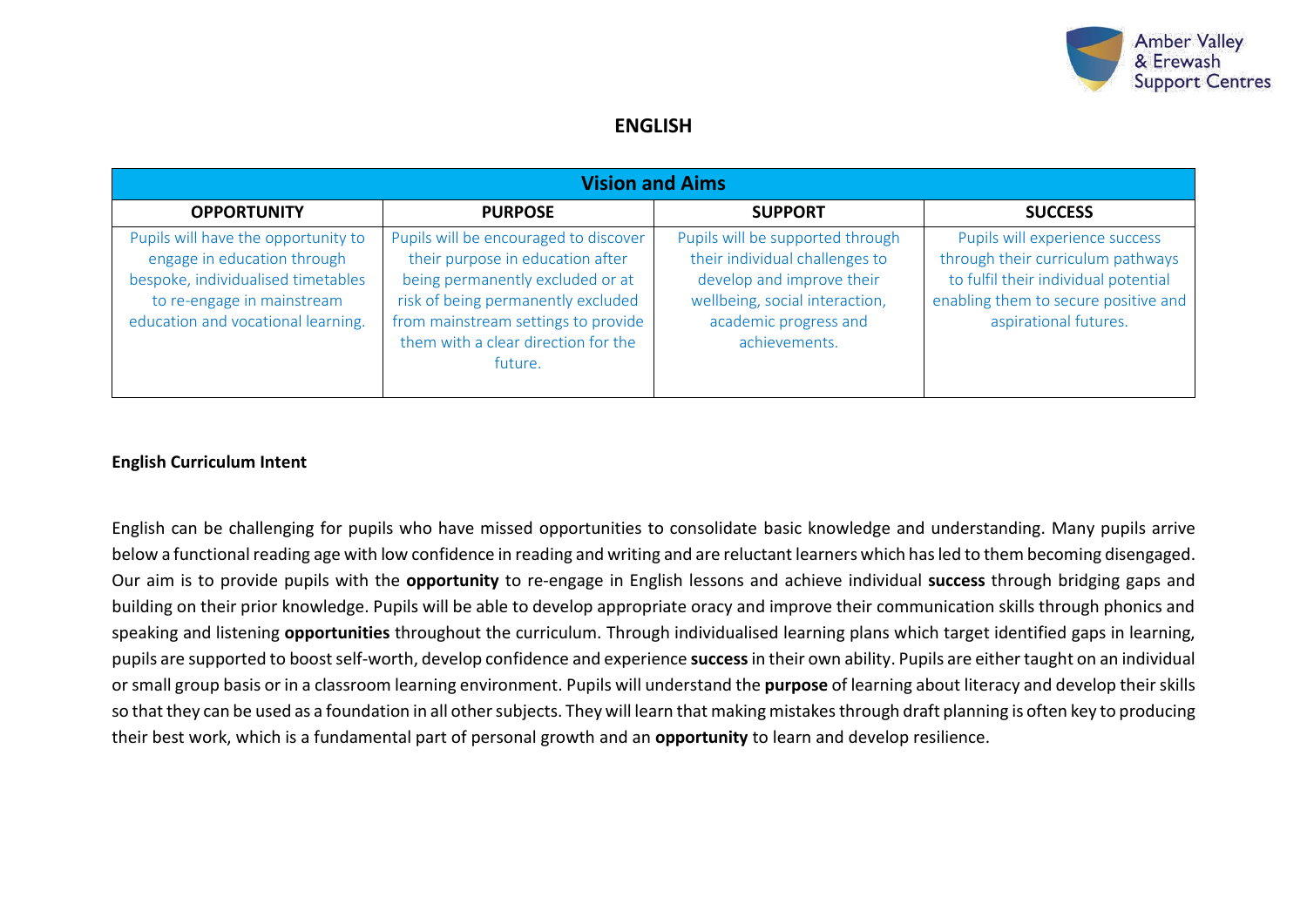

Our curriculum ensures that pupils are ready for their future education, whether this is to return to mainstream, study Functional Skills or GCSEs at our academy or move to post 16 education or employment. We aim for pupils to have the necessary literacy skills for them to experience individual **success** and secure the literacy skills that they will need in their lives beyond our academy.

## Our intent enables pupils to:

- Experience individual success in English;
- Build independence and confidence in reading and writing;
- Encourage pupils to develop appropriate communication skills through speaking and listening;
- Develop their comprehension skills of a range of text types;
- Develop their creative writing ability whilst making mistakes and building resilience;
- Gain an appreciation for a range of text types and genres, including poetry, Shakespeare and modern texts;
- Learn about the important role that literacy plays in the wider world;
- Leave our academy with relevant literacy skills so that they can be functional in their next setting and the world.

# **Content**

English content is shared in the long term curriculum plan below. Content is divided into 6 academic terms for pupils who are site based. Curriculum content is taken from elements of the National Curriculum.

Pupils who attend the Alternative Provision Team each have bespoke, individualised content planned for based on gaps in their knowledge identified from BKSB baseline assessments. Content is delivered for pupils to achieve a Functionals Skills in English. An example of the curriculum content for these pupils can be seen in the example long term plan. Individual long term plans are devised per pupil. Where appropriate, pupils will be entered for GCSE English Language and/or Literature.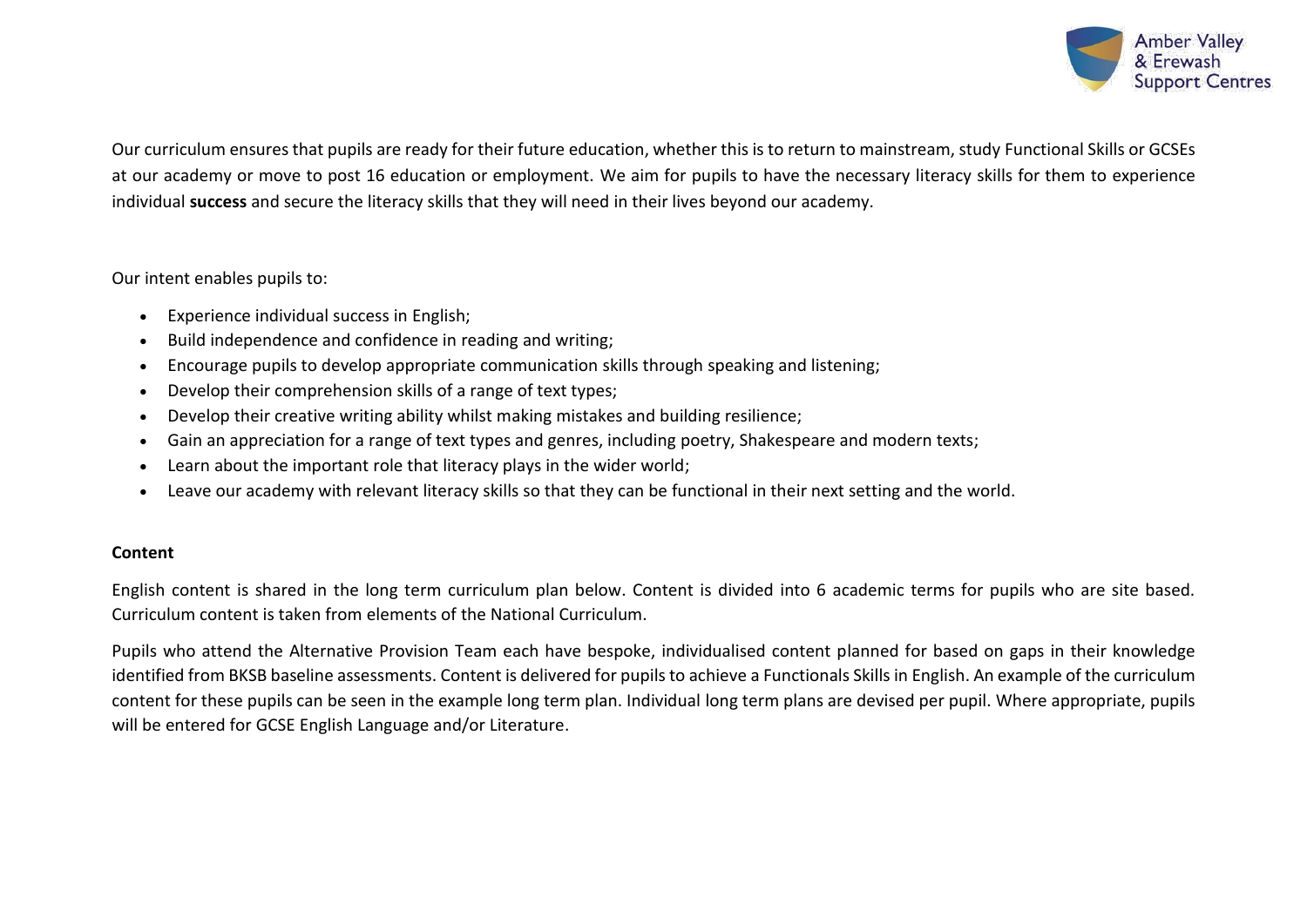

#### **Implementation**

Delivery of English is either via site based small classes, targeted intervention or one to one teaching. This allows pupils to learn in an appropriate environment and positively promotes engagement in learning. We encourage learning with flexible and bespoke **support** strategies identified per individual pupil in their 'pupil information pack'.

The sequencing of English ensures that content is taught in a logical order so that pupils build on knowledge. The curriculum is designed to allow for the embedding of content and transfer of knowledge into subsequent topics. This allows pupils to utilise knowledge and skills and make cross-curricular links. When pupils transition between our academy sites they are able to transfer their basic English skills and apply these. Interventions take place for individual pupils in order to provide a solid foundation and build confidence in individual abilities. Interventions may include Catch-Up Literacy, Lego Therapy and one to one teaching. Interventions will aid in the acceleration of progress so that individual pupils can achieve their target and experience **success.**

At KS4, English is delivered in line with the qualifications on offer. Our aim is to provide pupils at KS4 with a qualification in English, either Functional Skills and/or GCSE Language and/or Literature. Some KS3 pupils may also work towards the English Functional Skills qualification. We aim for all pupils to make maximum progress whilst with our academy.

In the Alternative Provision Team, pupils have the **opportunity** to develop their literacy skills through a one to one bespoke programme, often delivered in the home which tailors for individual need so that they can function in society beyond year 11.

#### **Assessment**

Pupils complete a diagnostic baseline assessment when they join the academy. This may be through use of a standardised assessment KS2/3 Sats or BKSB. This ensures that all pupils are set appropriate targets and work can be differentiated accordingly.

Pupils are continually assessed on their grasp of content covered and outcomes are set each lesson to support or extend their understanding. Formative teacher assessment will take place each English lesson.

Summative assessments at the end of topics will be completed for all pupils not working towards formal qualifications. Summative assessment for KS4 pupils and some KS3 pupils will be their formal exam result.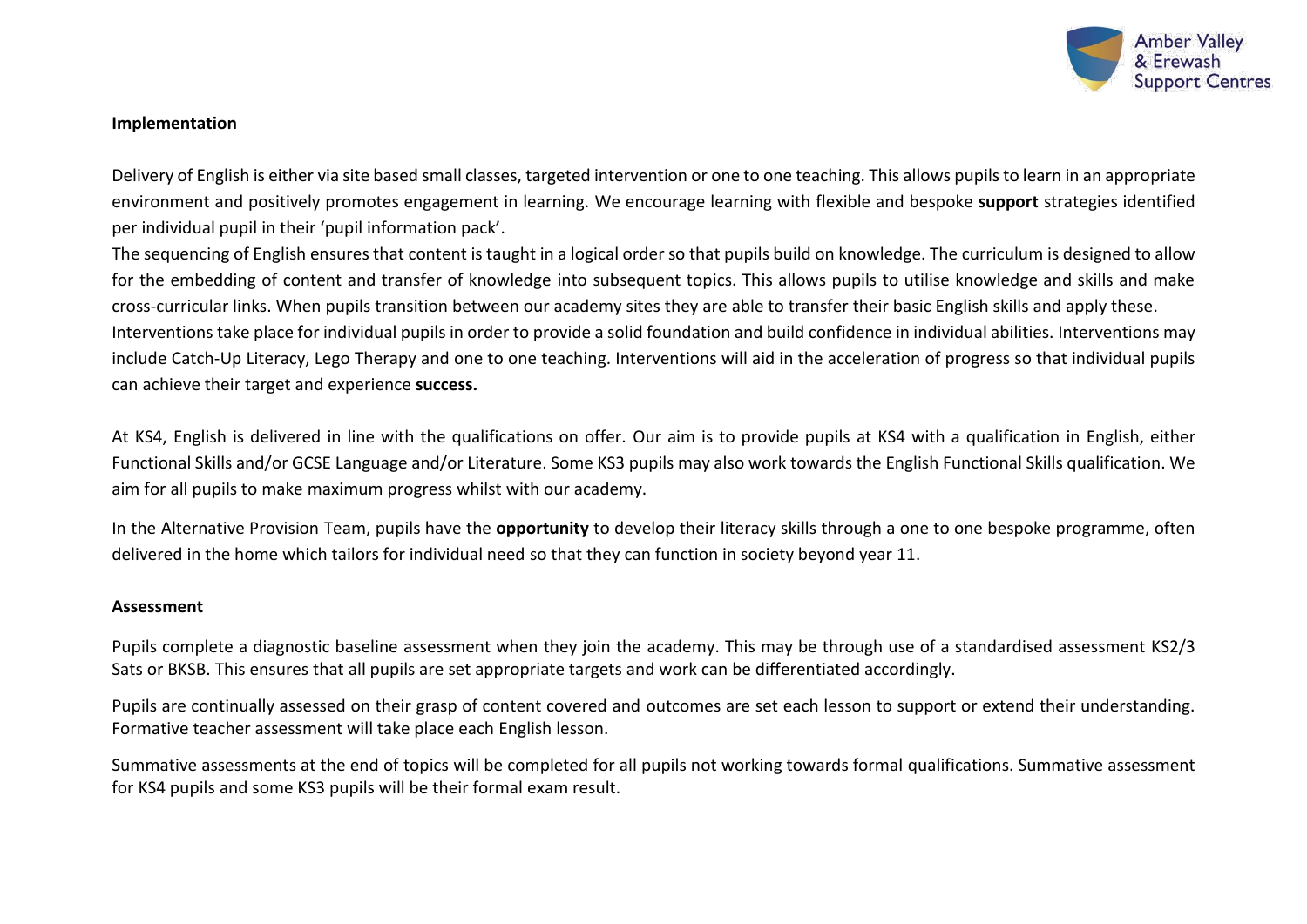

KS4 pupils' working towards GCSEs will complete mock exams which generate a GCSE grade in order to track their progress. Their performance on these assessments is analysed and used to inform intervention to take place in preparation for their GCSE English exams. KS3 and 4 pupils may also sit Functional Skills exams throughout the year which will evidence assessment and progress in English.

All pupils are also assessed for progression in accordance with the whole academy bespoke assessment and tracking 14 Step Scale. All pupils will have a baseline and target set using the English 14 Step Scales regardless of site, age, ability or qualification being studied. We will track progress for English in the following separate areas:

- Reading
- Writing
- Speaking & Listening

Pupils are able to move between our academy sites if appropriate and continue to track knowledge and skill development through the 14 Step Tracking Scale.

All pupils have a bespoke short term English target set in their ILP 6 times per year. This allows for rapid praise and **success** to be shared and also aims to increase their confidence and self- esteem.

## **Impact**

Pupils experience progress through the individual baseline assessments and bespoke **support** strategies implemented. We aim for all pupils to experience individual **success** in English curriculum through individual target setting and use of high expectations.

There is an emphasis on Functional Skills in English as many pupils require this for post 16 destinations. Early entry for these exams is intended and has a positive impact on self-esteem and builds confidence that can extend to a GCSE pathway if appropriate. Pupils are entered for their Functional Skills exams as and when each individual is ready. KS3 pupils can take functional exams during KS3. This enables them to progress to GCSE study at KS4 where possible. All pupils are encouraged to make maximum progress whilst on roll with short term and long term target setting. Pupils can experience rapid **success**. Aspirational targets are also set. Pupils will be encouraged to work towards the next level qualification where time allows. Our ethos allows pupils to have the **opportunity** to achieve a qualification and experience **success** regardless of time on roll. Pupils are able to take the Pearson Functional Skill in English or the AQA GCSE in English Language and/or Literature. Some pupils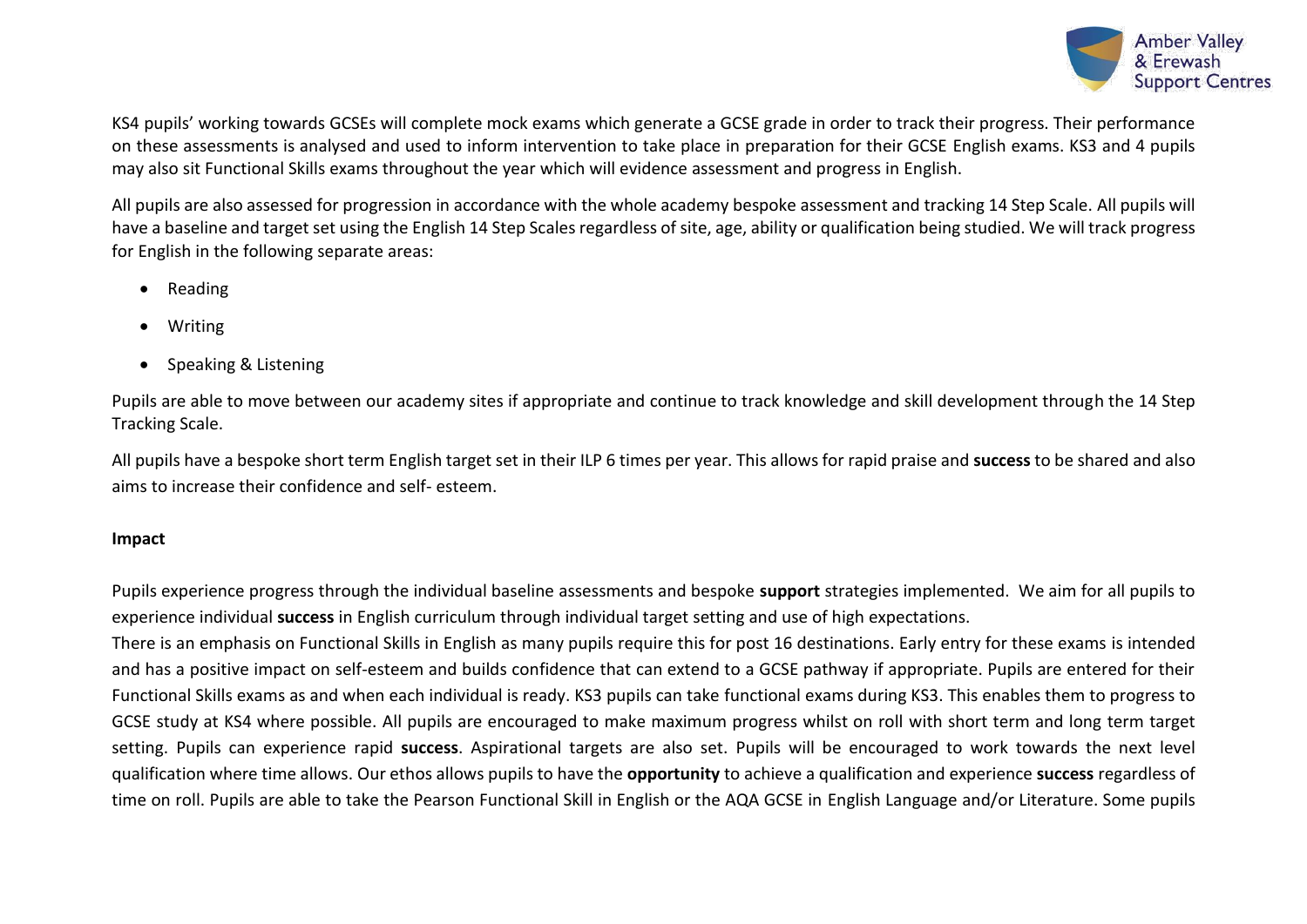

may achieve all 3 qualifications. English skills developed are able to be transferred successfully to our vocational qualifications offered through our Alternative Provision commissioning process. Qualifications such as Digital Media will require pupils to apply their literacy skills throughout the course in order to explain, justify and review their technical designs to clients and also to complete their vocational qualification.

## **Career links with the English Curriculum**

The English long-term plan has a careers focus for each term which links the topic to careers where English skills are vital (see LTP). Throughout the curriculum, there are opportunities to link literacy skills to 'real life' applications and build foundations for the next step. Planning makes reference to careers available within a particular subject area. Progression pathways, next steps training and post-16 education **opportunities** are identified. Pupils are given opportunities to research career pathways and expand their knowledge of different careers. They are encouraged to be aspirational and are exposed to a wide variety of careers. Careers is delivered by both teachers and teaching assistants and is also embedded in the timetabled curriculum at each academy site.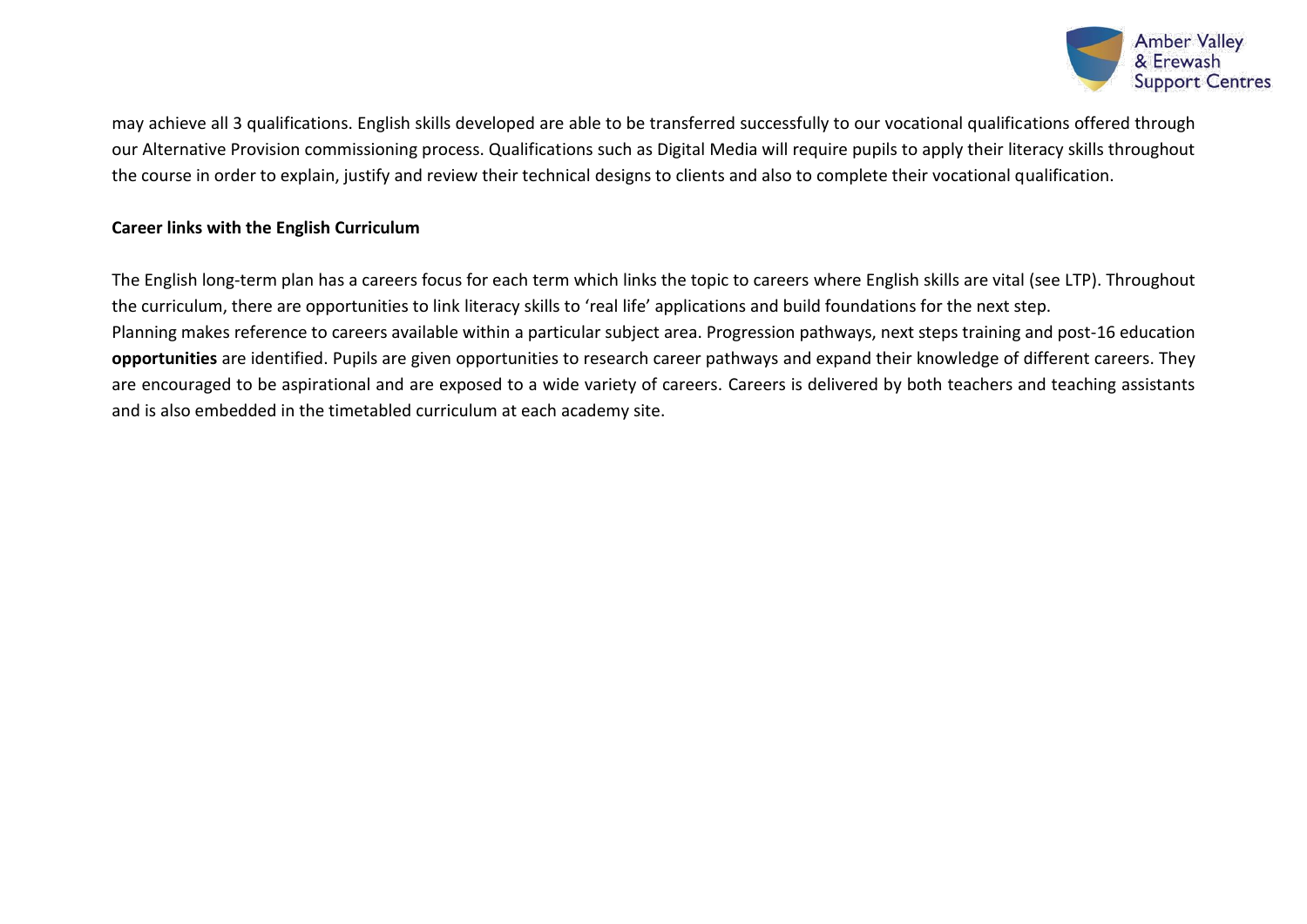

| <b>ENGLISH QUALIFICATION PATHWAYS</b> |                                                   |                                                   |                                                   |                                                                                         |                                                                                        |  |
|---------------------------------------|---------------------------------------------------|---------------------------------------------------|---------------------------------------------------|-----------------------------------------------------------------------------------------|----------------------------------------------------------------------------------------|--|
|                                       | Entry Level 1                                     | Entry Level 2                                     | Entry Level 3                                     | Level 1                                                                                 | Level 2                                                                                |  |
| Alternative<br><b>Provision Team</b>  | <b>Edexcel Functional</b><br>Skills Entry Level 1 | <b>Edexcel Functional</b><br>Skills Entry Level 2 | <b>Edexcel Functional</b><br>Skills Entry Level 3 | <b>Edexcel Functional</b><br>Skills Level 1                                             | <b>Edexcel Functional</b><br>Skills Level 2                                            |  |
|                                       |                                                   |                                                   |                                                   | AQA GCSE Language<br>and/Literature 1-3                                                 | AQA GCSE Language<br>and/or Literature 4-9                                             |  |
| Sawley site                           |                                                   | <b>Edexcel Functional</b><br>Skills Entry Level 2 | <b>Edexcel Functional</b><br>Skills Entry Level 3 | <b>Edexcel Functional</b><br>Skills Level 1<br>AQA GCSE Language<br>and/ Literature 1-3 | <b>Edexcel Functional</b><br>Skills Level 2<br>AQA GCSE Language<br>and/Literature 4-9 |  |
| <b>Bennerley Site</b>                 | <b>Edexcel Functional</b><br>Skills Entry Level 1 | <b>Edexcel Functional</b><br>Skills Entry Level 2 | <b>Edexcel Functional</b><br>Skills Entry Level 3 | <b>Edexcel Functional</b><br>Skills Level 1                                             |                                                                                        |  |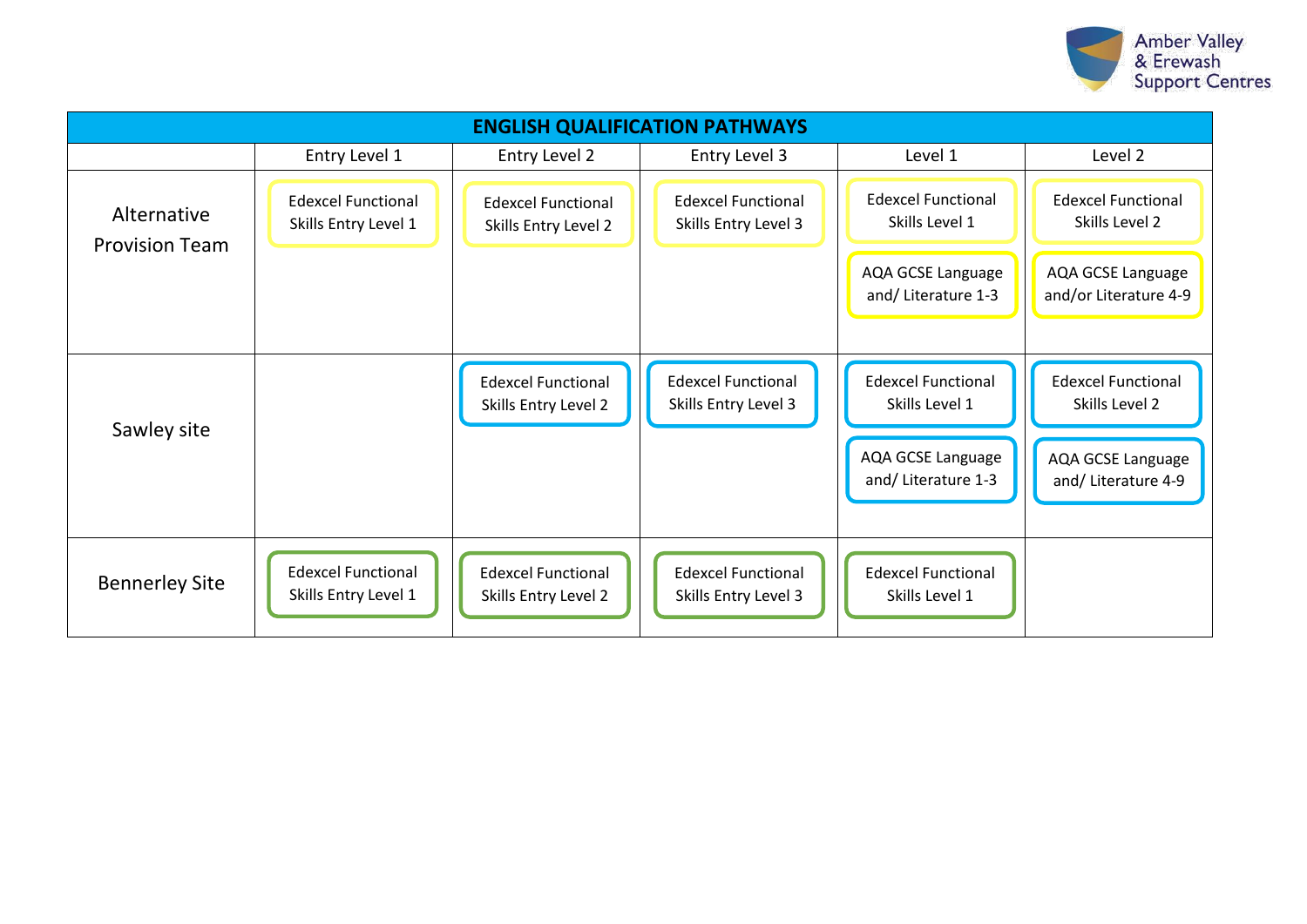

# **English Long Term Plan 2021 - 2022**

| Autumn 1                 | <b>Autumn 2</b>             | Spring 1                | <b>Spring 2</b>              | Summer 1                    | <b>Summer 2</b>        |
|--------------------------|-----------------------------|-------------------------|------------------------------|-----------------------------|------------------------|
| <b>Novel</b>             | <b>Creative Reading and</b> | Shakespeare             | <b>Writers' Viewpoints</b>   | Poetry                      | <b>Drama</b>           |
| <b>KS2: Oliver Twist</b> | <b>Writing</b>              | <b>KS2: A Midsummer</b> | and Perspectives             | <b>KS2: Narrative poems</b> | KS2: Use a range as    |
| KS3: Great               | Texts: A range of           | Night's Dream           | Texts: A range of non-       | KS3: Poetry from            | an introduction        |
| Expectations             | fictional extracts from     | KS3: Macbeth            | fiction and literary         | different cultures          | KS3: Our Day Out       |
| <b>KS4: Year 10: A</b>   | the 20th and 21st           | KS4: Year 10: Romeo     | nonfiction extracts          | KS4: Year 10: AQA           | KS4: Year 10: (must    |
| Christmas Carol          | centuries will be used      | and Juliet              | from the 19th, 20th          | Anthology - Power           | be Post 1914): An      |
| Literature focus:        | for teaching.               | Literature focus:       | and 21st centuries           | and Conflict                | <b>Inspector Calls</b> |
| Reading and              |                             | Reading and             | will be used for             | Literature focus:           | Literature focus:      |
| responding to a          | Language focus:             | responding to a         | teaching.                    | To develop an               | Reading and            |
| whole text,              | Explorations in             | Shakespeare text        | Language focus:              | understanding of            | understanding the      |
| developing               | creative reading -          | developing              | Reading a range of           | poetry. To develop a        | format of a play, how  |
| knowledge of             | analysing writers'          | knowledge of            | non-fiction texts from       | critical style and the      | the features may       |
| contextual evidence.     | methods. How to             | contextual evidence     | different genres of          | ability to compare          | differ, importance of  |
| Assessment:              | craft a piece of            | and how the writer      | writing to establish a       | poems.                      | stage directions/      |
| KS2: Write a             | narrative and               | builds: character,      | point of view and            | Assessment:                 | dramatic devices.      |
| description of a new     | descriptive writing.        | themes, motifs, using   | understand writers'          | KS2: Identify the key       | Developing             |
| character based on       | Assessment:                 | dramatic devices for    | perspectives and             | themes in the poem.         | knowledge of how a     |
| the way Dickens          | KS2: Plan and write a       | impact.                 | viewpoints.                  | KS3: Compare the            | writer builds          |
| describes Fagin.         | non-linear story            | Assessment:             | <b>Transactional Writing</b> | way that the poets          | character, contextual  |
| KS3: Explore how         | based on the ending         | KS2: How does           | Language focus:              | present a theme in          | factors, e.g. class    |
| Dickens presents the     | of a story you have         | Shakespeare present     | Writing for a range of       | two poems.                  | divide/ political      |
| character of Mrs Joe     | read.                       | Puck in this extract?   | audiences and                | KS4: Year 10: Poetry        | views.                 |
| in this extract. Give    | KS3: Write a                | Why is he an            | purposes, e.g. Letters,      | question based on           | Assessment:            |
| examples from the        | description based on        | important character?    | articles, speeches,          | comparison of two           | KS2: Pupils create and |
| extract to support       | the picture you have        | KS3: How does           | articles for blogs, to       | poems from the              | perform their own      |
| your answer. b) In       | been given.                 | Shakespeare present     | persuade, argue,             | Anthology.                  | play.                  |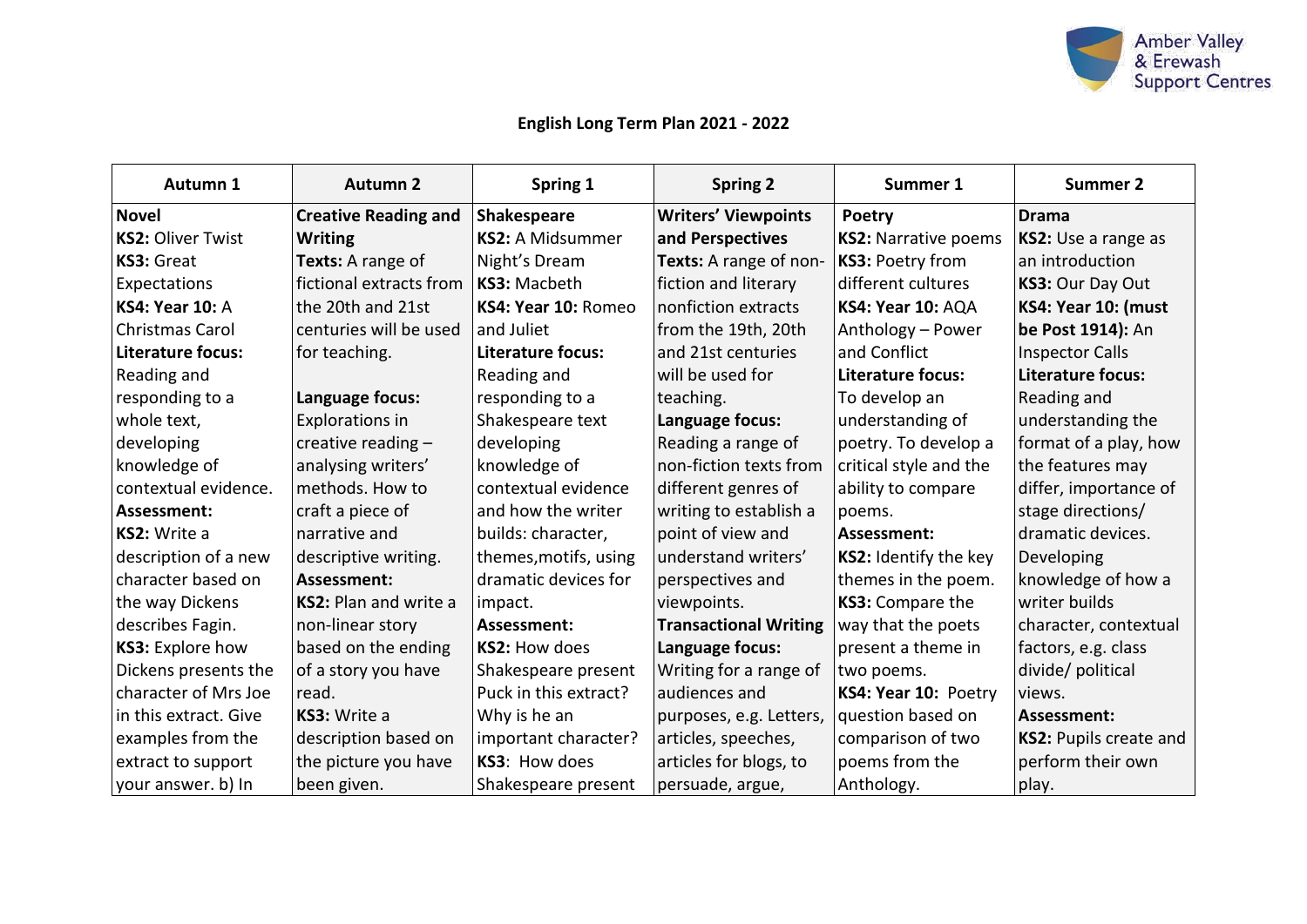

| this extract Pip is         | KS4: Year 10: Write         | the theme of guilt in       | advise, inform. How          | Year 11: Revision           | Literature: How does     |
|-----------------------------|-----------------------------|-----------------------------|------------------------------|-----------------------------|--------------------------|
| dishonest to his            | a description based         | this extract and in the     | to craft a piece of          | <b>Functional Skills</b>    | Willy Russell build      |
| family. Discuss the         | on the picture you          | play as a whole?            | writing/re-drafting          | focus:                      | tension in Scenes 32 -   |
| importance of               | have been given.            | KS4: Year 10: Starting      | process                      | Identify and                | 34 of 'Our Day Out'?     |
| dishonesty elsewhere        | Year 11: Language           | with this                   | Assessment:                  | understand the main         | <b>KS4: Year 10:</b>     |
| in the novel.               | Paper 1 Reading             | conversation, explain       | KS2: To argue a case         | points, ideas and           | Literature: How does     |
| KS4: Year 10: How           | revision and Spoken         | how Shakespeare             | from a particular            | details in texts            | Priestley present the    |
| does Dickens present        | Language Assessment         | presents the love and       | point of view and to         | <b>Literacy Curriculum:</b> | theme of guilt in this   |
| the theme of family in      | <b>Functional Skills</b>    | connection between          | encourage the                | <b>Setting out</b>          | extract and in the       |
| this extract and in the     | focus:                      | Romeo and Juliet.           | reader/listener              | paragraphs                  | play as a whole?         |
| novel as a whole?           | Use correct grammar         | How does                    | towards the same             | Why we change               | <b>Functional Skills</b> |
| Year 11: Revision of        | (e.g. subject-verb          | Shakespeare present         | way of seeing things         | paragraph                   | focus:                   |
| C19th Literature Text       | agreement,                  | love in the play as a       | KS3: Analysis of an          | Different types of          | Identify and             |
| <b>Functional Skills</b>    | consistent use of           | whole?                      | extract to focus on          | connectives                 | understand the main      |
| focus:                      | different tenses,           | Year 11: Language           | summarising and              | - Addition                  | points, ideas and        |
| Identify and                | definite and                | Paper 2 Revision            | comparing two texts.         | - Sequence                  | details in texts         |
| understand the main         | indefinite articles)        | Literature Paper 2          | <b>Transactional Writing</b> | - Examples                  | Literacy                 |
| points, ideas and           | Use format,                 | Revision                    | for a specific purpose       | - Cause and effect          | <b>Curriculum:</b>       |
| details in texts            | structure and               | <b>Functional Skills</b>    | and audience.                | - Compare and               | <b>Revision:</b>         |
| <b>Literacy Curriculum:</b> |                             | focus:                      | KS4: Year 10: Paper          | contrast                    | Focus on key             |
| <b>Spelling Strategies:</b> | language appropriate        | Communicate                 | 2, Section A and B.          | - Qualify                   | areas of                 |
| Phonetics                   | for audience and            | information, ideas          | Year 11: Revision            | - Purpose                   | difficulty               |
| Plurals                     | purpose                     | and opinions clearly        | <b>Functional Skills</b>     | - Sum up                    | acknowledged             |
| Prefixes and                | Write consistently          | and accurately on a         | focus:                       |                             | throughout the           |
| <b>Suffixes</b>             | and accurately in           | range of topics             | Communicate                  |                             | year.                    |
| Homophones                  | complex sentences,          | Express opinions and        | information, ideas           |                             |                          |
|                             | using paragraphs            | arguments and               | and opinions clearly,        |                             |                          |
|                             | where appropriate.          | support them with           | coherently and               |                             |                          |
|                             | <b>Literacy Curriculum:</b> | evidence                    | accurately                   |                             |                          |
|                             | <b>Word Classes:</b>        | <b>Literacy Curriculum:</b> |                              |                             |                          |
|                             |                             |                             |                              |                             |                          |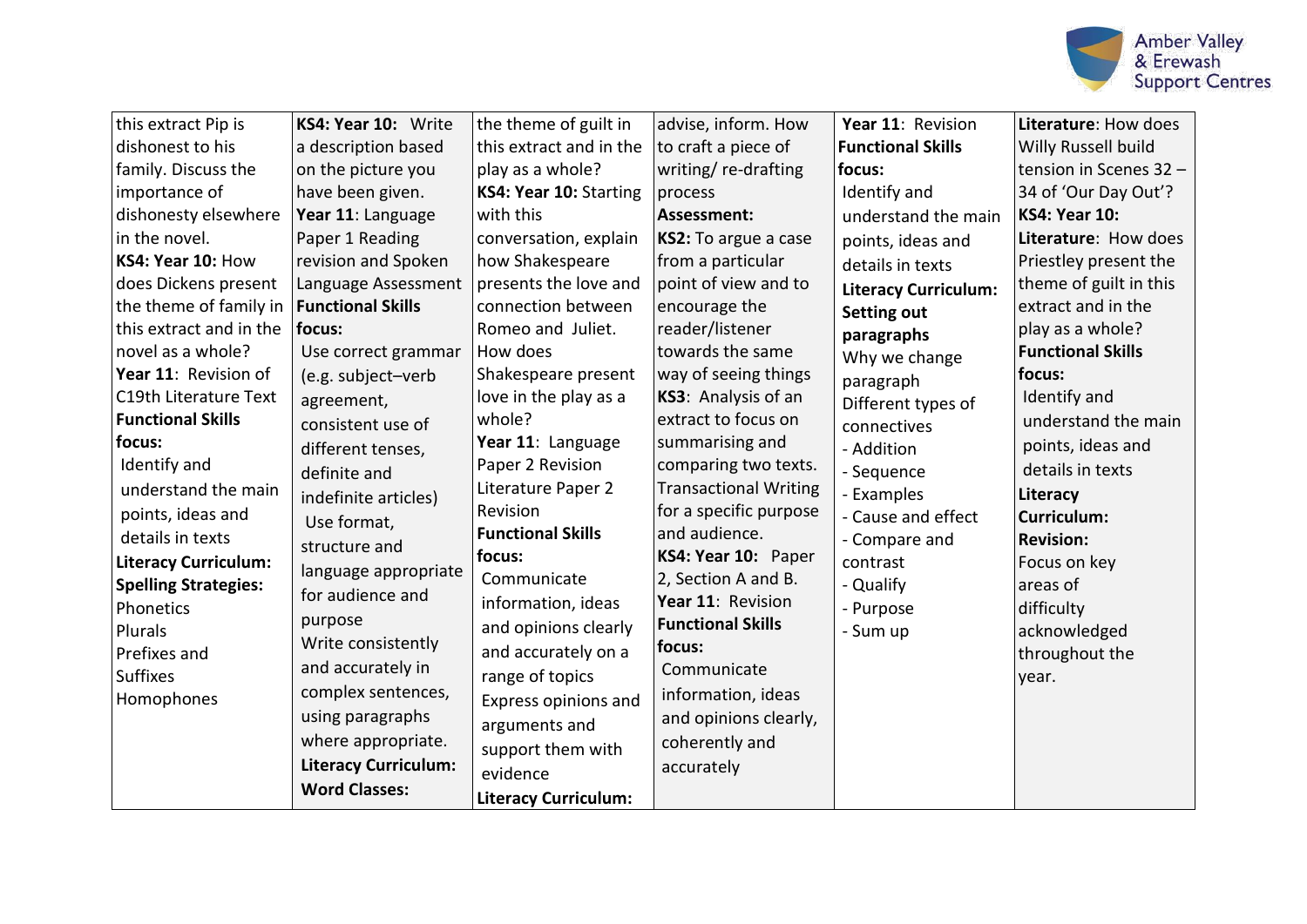

| Nouns (Common and<br>Proper)<br>Pronouns<br>Verbs (auxiliary and<br>main)<br>Adjectives and<br>adverbs<br><b>Determiners</b><br>Prepositions | Sentence Types and<br>Tenses:<br>Simple, complex and<br>compound sentences<br>Declarative<br>Interrogative<br>Exclamatory<br>Imperative<br>Tenses (simple | Write text of an<br>appropriate level of<br>detail and of<br>appropriate length<br>(including where this<br>is specified) to meet<br>the needs of purpose<br>and audience                                                                                                                                                  |  |
|----------------------------------------------------------------------------------------------------------------------------------------------|-----------------------------------------------------------------------------------------------------------------------------------------------------------|----------------------------------------------------------------------------------------------------------------------------------------------------------------------------------------------------------------------------------------------------------------------------------------------------------------------------|--|
| subordinating)                                                                                                                               | present singular,<br>simple present plural,<br>simple past singular<br>and simple past<br>plural)<br>Active and passive<br>voice                          | appropriate for<br>audience and<br>purpose<br>Spell words used<br>most often in work,<br>study and daily life,<br>including specialist<br>words<br>Use correct<br>grammar (e.g.<br>subject-verb<br>agreement,<br>consistent use of<br>different tenses,<br>definite and<br>indefinite articles)<br>Literacy<br>Curriculum: |  |